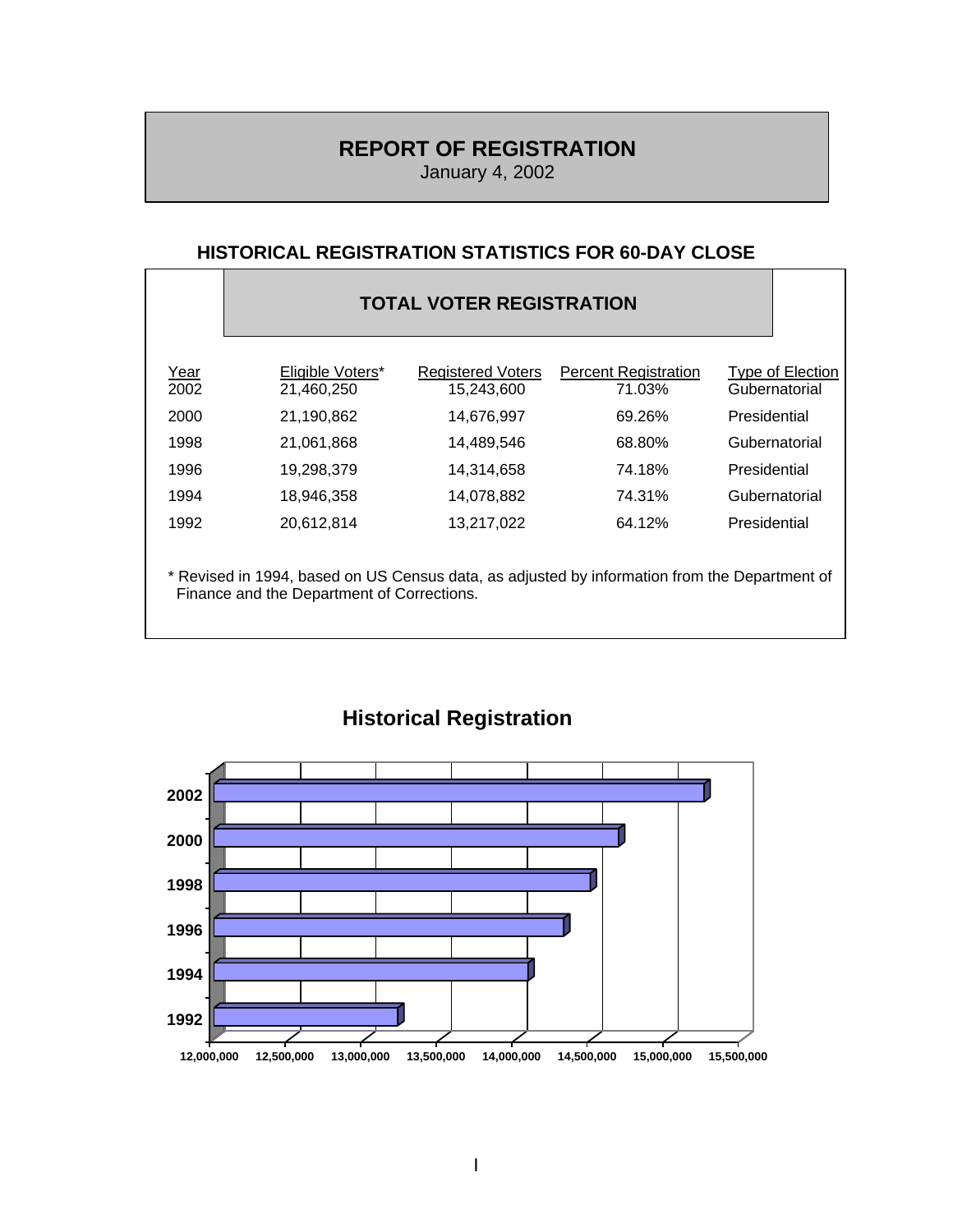| <b>REGISTRATION BY POLITICAL PARTY</b> |              |                     |               |         |                                                |                              |
|----------------------------------------|--------------|---------------------|---------------|---------|------------------------------------------------|------------------------------|
| Year<br>2002                           | Dem<br>45.2% | <u>Rep</u><br>34.9% | Other<br>5.2% | 14.7%   | Declined Democratic<br>to State Counties<br>24 | Republican<br>Counties<br>34 |
| 2000                                   |              | 46.2% 34.9% 5.2%    |               | 13.7%   | 29                                             | 29                           |
| 1998                                   |              | 46.8% 35.9% 5.1%    |               | 12.1%   | 32                                             | 26                           |
| 1996                                   |              | 47.4% 36.8% 5.1%    |               | 10.6%   | 37                                             | 21                           |
| 1994                                   |              | 48.9% 37.1% 3.5%    |               | 10.3%   | 42                                             | 16                           |
| 1992                                   |              | 48.4% 38.9% 3.1%    |               | $9.4\%$ | 43                                             | 15                           |
|                                        |              |                     |               |         |                                                |                              |

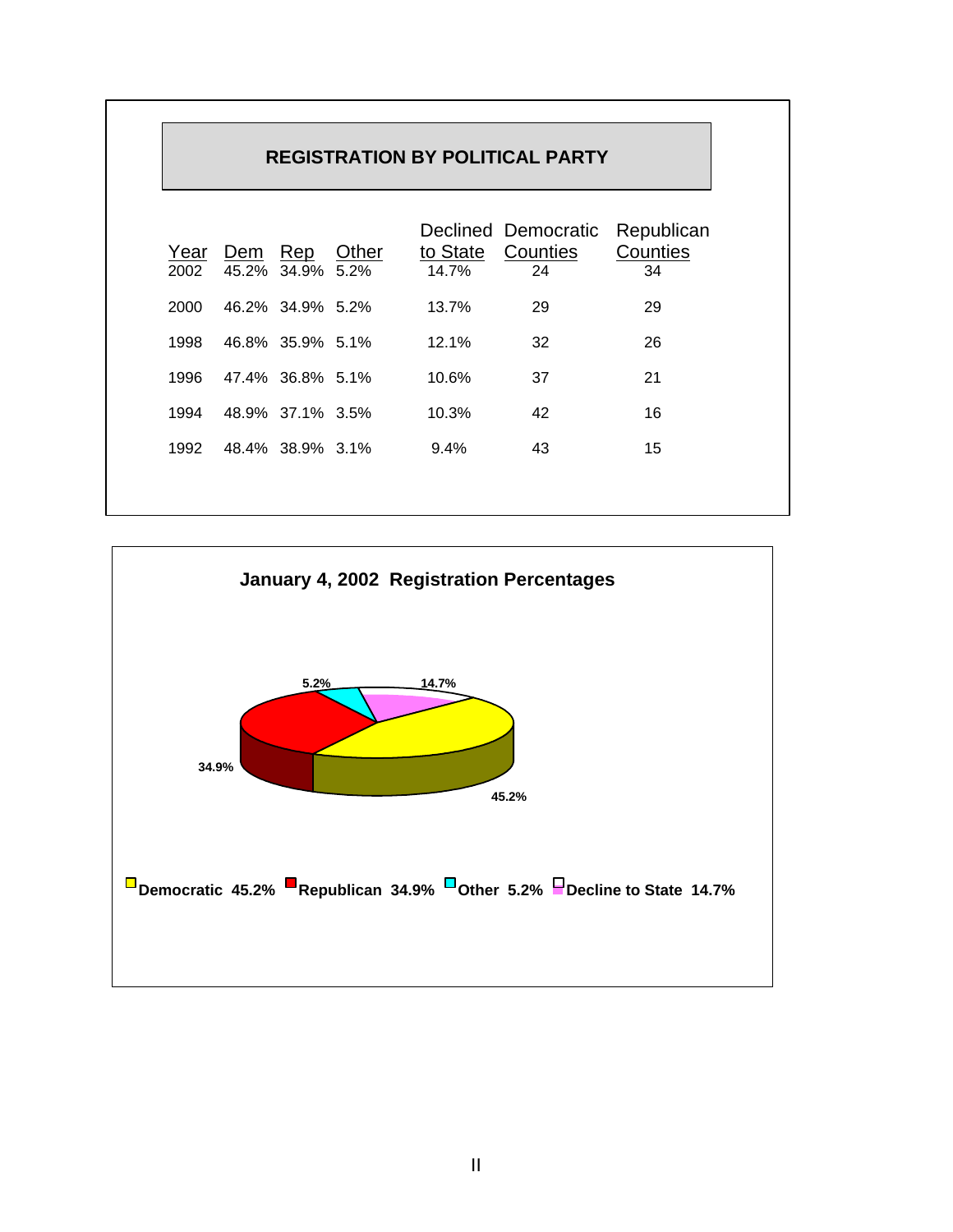#### **January 4, 2002 Report of Registration**

#### **TRENDS:**

Since the January 7, 2000 (60-Day) Report of Registration:

- the percentage of total registration in the state has increased from 69.26% to 71.03%;
- registration in the qualified political parties has declined from 85.35%;to 84.49%;
- registration in the Democratic party declined from 46.20%% to 45.20%;
- registration in the Republican party increased from 34.90% to 34.96%;
- the number of voters who have declined to state has increased from 13.70% to 14.70%; and
- since 6/19/95 (when NVRA began), 9,461,396 people have registered or reregistered in conjunction with "Motor Voter"



\* NVRA statistics for Year 2001 reflect totals through November 2001.